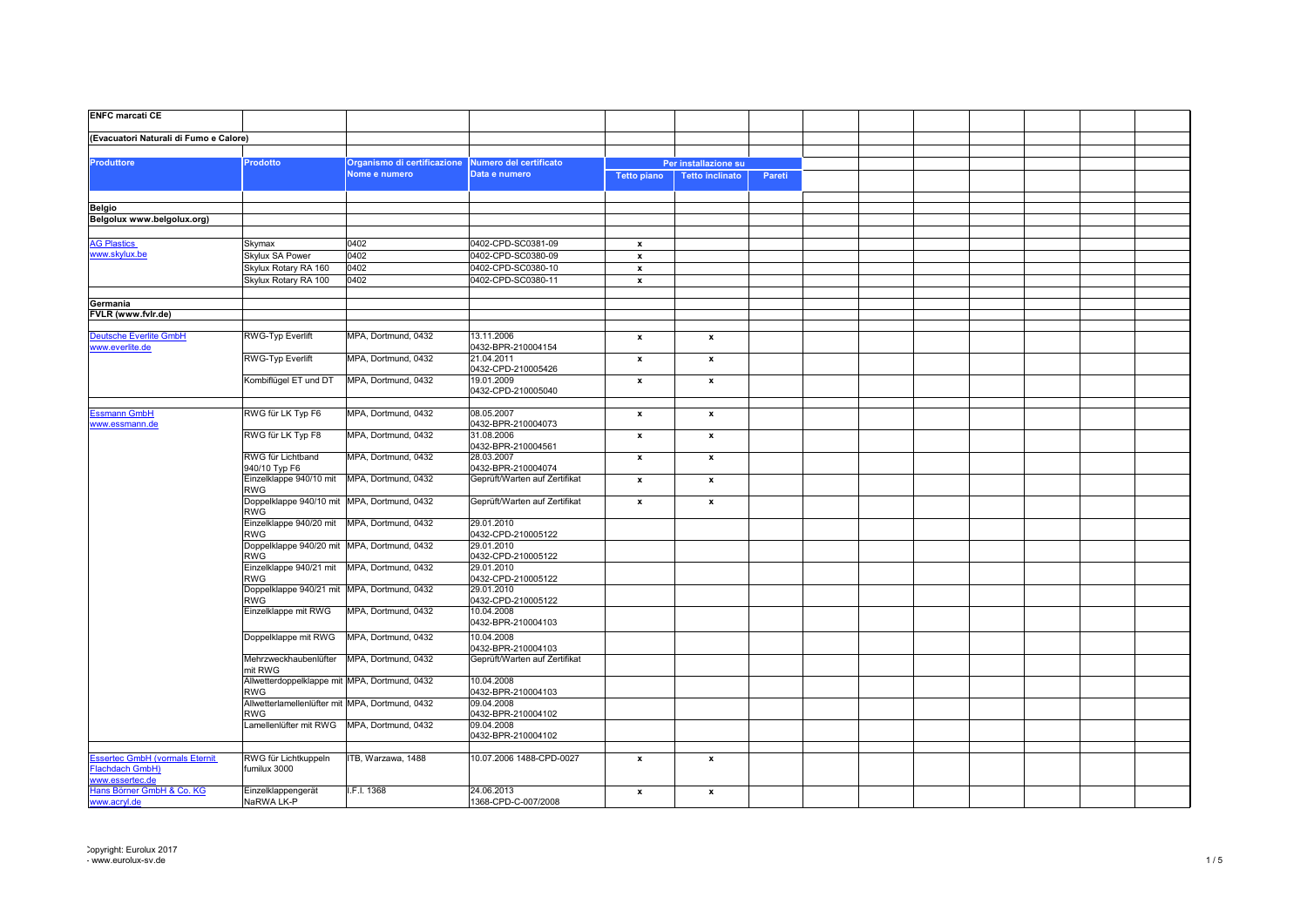| <b>Produttore</b>                         | Prodotto                                              | Organismo di certificazione Numero del certificato<br>Nome e numero | Data e numero                       | Per installazione su |                           |        |  |  |  |
|-------------------------------------------|-------------------------------------------------------|---------------------------------------------------------------------|-------------------------------------|----------------------|---------------------------|--------|--|--|--|
|                                           |                                                       |                                                                     |                                     | <b>Tetto piano</b>   | <b>Tetto inclinato</b>    | Pareti |  |  |  |
|                                           | Einzelklappengerät<br>NaRWA LK-E                      | I.F.I. 1368                                                         | 06.02.2014<br>1368-CPR-C-7067       | x                    | $\boldsymbol{\mathsf{x}}$ |        |  |  |  |
|                                           | Einzelklappengerät<br>NaRWA LBK-P                     | PAVUS a.s. 1391                                                     | 24.06.2013<br>1391-CPD-0193-2011    | $\pmb{\mathsf{x}}$   | $\pmb{\mathsf{x}}$        |        |  |  |  |
|                                           | Nauheimer NRWG<br>Lichtkuppel rund                    | I.F.I. 1368                                                         | 30.10.2014<br>1368-CPR-P-074/2014-B | $\pmb{\mathsf{x}}$   | $\mathbf{x}$              |        |  |  |  |
|                                           |                                                       |                                                                     |                                     |                      |                           |        |  |  |  |
| <b>Hemaplast GmbH</b><br>www.hemaplast.de | RWG TYP Pyrolux 170<br>ES                             | TNO, Apeldoorn, 0336                                                | 05.10.2007 0336-CPD-09378           | $\pmb{\mathsf{x}}$   | $\mathbf{x}$              |        |  |  |  |
|                                           | RWG TYP Pyrolux 165<br>ES LB TK/VK für<br>Lichtbänder | TNO, Apeldoorn, 0336                                                | 14.01.2009 0336-CPD-10804           | $\pmb{\mathsf{x}}$   | $\pmb{\mathsf{x}}$        |        |  |  |  |
|                                           |                                                       |                                                                     |                                     |                      |                           |        |  |  |  |
| ndu-Light GmbH                            | <b>RAI-21J</b>                                        | VdS, Köln, 0786                                                     | 0786-CPD-50073                      | $\pmb{\mathsf{x}}$   | $\boldsymbol{\mathsf{x}}$ |        |  |  |  |
| www.indu-light.de                         | <b>RAI-22J</b>                                        | VdS, Köln, 0786                                                     | 0786-CPD-50119                      | $\pmb{\mathsf{x}}$   | $\boldsymbol{\mathsf{x}}$ |        |  |  |  |
|                                           | Skyline Einzel- /<br>Doppelklappe                     | VdS, Köln, 0786                                                     | 0786-CPD-50236                      | $\pmb{\mathsf{x}}$   | $\pmb{\mathsf{x}}$        |        |  |  |  |
|                                           | Jalousie                                              | VdS, Köln, 0786                                                     | 0786-CPD-50192                      | $\mathbf{x}$         | $\mathbf{x}$              |        |  |  |  |
|                                           | <b>RAI-21J-E</b>                                      | VdS, Köln, 0786                                                     | 01.03.2012 0786-CPD-50607           | $\pmb{\mathsf{x}}$   | $\boldsymbol{\mathsf{x}}$ |        |  |  |  |
|                                           | <b>RAI-22J-E</b>                                      | VdS, Köln, 0786                                                     | 19.10.2011 0786-CPD-50598           | $\pmb{\mathsf{x}}$   | $\pmb{\mathsf{x}}$        |        |  |  |  |
|                                           | Skyline-E                                             | VdS, Köln, 0786                                                     | 17.06.2011 0786-CPD-50577           | $\pmb{\mathsf{x}}$   | $\mathbf{x}$              |        |  |  |  |
|                                           | Jalousie-E                                            | VdS, Köln, 0786                                                     | 15.07.2011 0786-CPD-50594           | $\pmb{\mathsf{x}}$   | $\pmb{\mathsf{x}}$        |        |  |  |  |
|                                           | <b>RAI-21J-E2</b>                                     | I.f.I. Aachen/1368                                                  | 16.11.2012 1368-CPD-C007/2012       | $\pmb{\mathsf{x}}$   | $\pmb{\mathsf{x}}$        |        |  |  |  |
|                                           |                                                       |                                                                     |                                     |                      |                           |        |  |  |  |
|                                           | <b>RAI-22J-E2</b>                                     | I.f.I. Aachen/1368                                                  | 30.11.2012 1368-CPD-C009/2012       | $\pmb{\mathsf{x}}$   | $\mathbf{x}$              |        |  |  |  |
|                                           | RAI-21J-SLX                                           | VdS, Köln, 0786                                                     | 04.11.2011 0786-CPD-50602           | $\pmb{\mathsf{x}}$   | $\mathbf{x}$              |        |  |  |  |
|                                           | RAI-22J-SLX                                           | VdS, Köln, 0786                                                     | 27.02.2015 0768-CPR-50669           | $\pmb{\mathsf{x}}$   | $\mathbf{x}$              |        |  |  |  |
|                                           |                                                       |                                                                     |                                     |                      |                           |        |  |  |  |
| <b>Lamilux GmbH</b><br>www.lamilux.de     | Rauchlift F100                                        | VdS, Köln, 0786                                                     | 03.12.2012<br>0786-CPD-50619        | $\mathbf{x}$         | $\mathbf{x}$              |        |  |  |  |
|                                           | Rauchlift F100                                        | VdS, Köln, 0786                                                     | 01.10.2014<br>0786-CPD-50667        | $\pmb{\mathsf{x}}$   | $\mathbf{x}$              |        |  |  |  |
|                                           | Rauchlift FE                                          | VdS, Köln, 0786                                                     | 18.07.2016<br>0786-CPD-50678        | $\pmb{\mathsf{x}}$   | $\mathbf{x}$              |        |  |  |  |
|                                           | Rauchlift B                                           | SP Schweden, 0402                                                   | 13.02.2015<br>0402-CPR-SC0194-13    | $\pmb{\chi}$         | $\boldsymbol{\mathsf{x}}$ |        |  |  |  |
|                                           | Rauchlift S                                           | SP Schweden, 0402                                                   | 26.02.2015<br>0402-CPR-SC0194-14    | $\pmb{\mathsf{x}}$   | $\mathbf{x}$              |        |  |  |  |
|                                           | Rauchlift M                                           | VdS, Köln, 0786                                                     | 13.02.2012<br>0786-CPD-50574        | $\pmb{\mathsf{x}}$   | $\mathbf{x}$              |        |  |  |  |
|                                           |                                                       |                                                                     |                                     |                      |                           |        |  |  |  |
|                                           |                                                       |                                                                     |                                     |                      |                           |        |  |  |  |
| Francia                                   |                                                       |                                                                     |                                     |                      |                           |        |  |  |  |
| GIF (www.ffmi.asso.fr)                    |                                                       |                                                                     |                                     |                      |                           |        |  |  |  |
|                                           | <b>PYROCLAIR</b><br><b>EVOLUTION</b><br>PNEUMATIQUE   | AFNOR. La Plaine Saint-<br>Denis, 0333                              | 30.08.2006 0333-CPD-219 011         |                      |                           |        |  |  |  |
| <b>AXTER</b><br><b>Department SKYDOME</b> | PYRODOME<br><b>EVOLUTION</b>                          | AFNOR. La Plaine Saint-<br>Denis, 0333                              | 30.08.2006 0333-CPD-219 015         |                      |                           |        |  |  |  |
| www.skydome-act.com                       | PNEUMATIQUE<br><b>PYRODOME</b>                        | AFNOR, La Plaine Saint-                                             | 30.08.2006 0333-CPD-219 016         |                      |                           |        |  |  |  |
|                                           | <b>EVOLUTION TREUIL</b><br>ROOFLAM EVOLUTION          | Denis, 0333<br>AFNOR, La Plaine Saint-                              | 30.08.2006 0333-CPD-219 017         |                      |                           |        |  |  |  |
|                                           | PNEUMATIQUE                                           | Denis, 0333                                                         |                                     |                      |                           |        |  |  |  |
|                                           | ROOFLAM EVOLUTION<br><b>TREUIL</b>                    | AFNOR, La Plaine Saint-<br>Denis, 0333                              | 30.08.2006 0333-CPD-219 018         |                      |                           |        |  |  |  |
|                                           | <b>PYROTOP</b>                                        | AFNOR, La Plaine Saint-<br>Denis, 0333                              | 27.12.2006 0333-CPD-219 053         |                      |                           |        |  |  |  |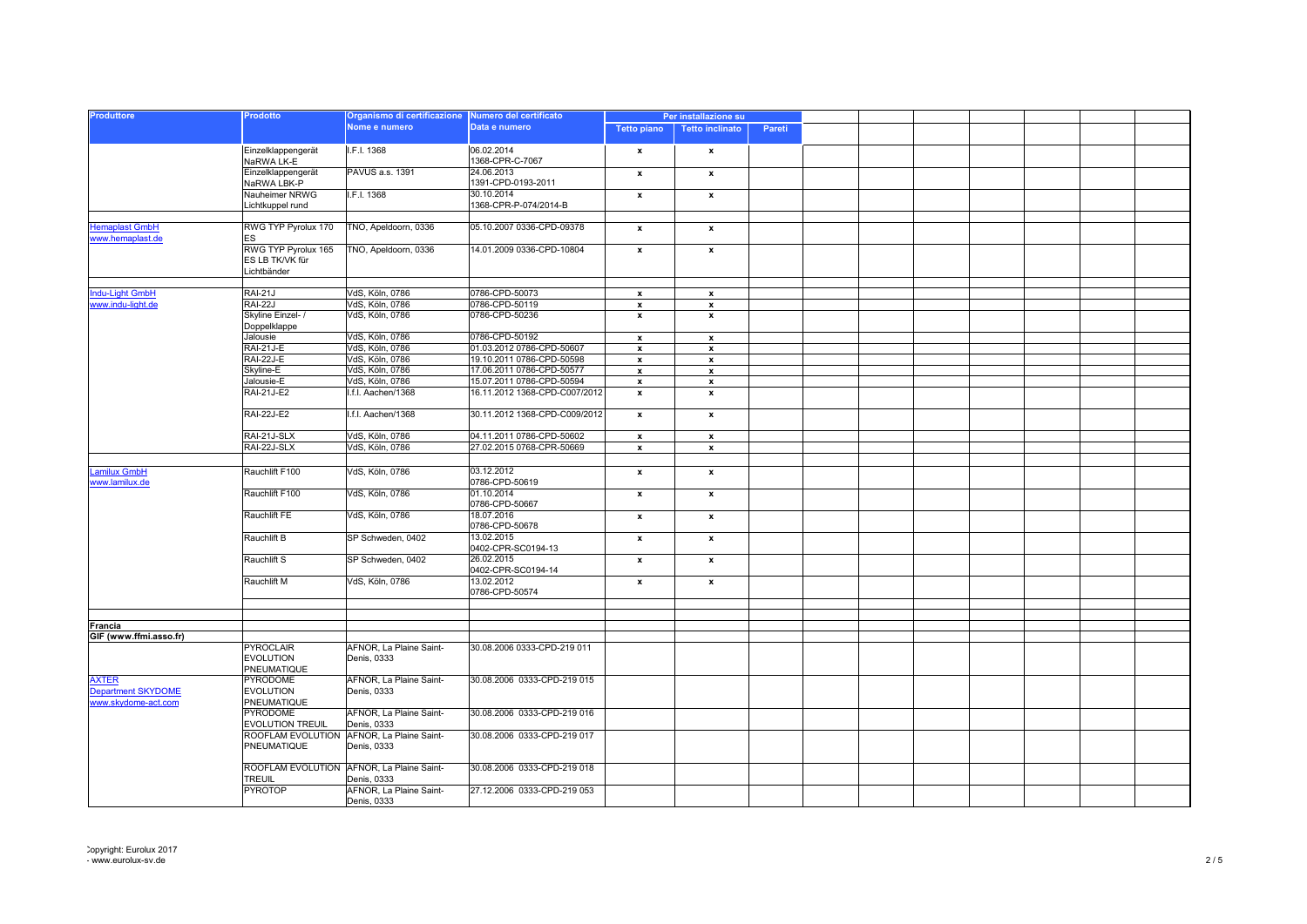| <b>Produttore</b> | Prodotto                               | Organismo di certificazione Numero del certificato<br>Nome e numero | Data e numero               | Per installazione su |                           |                           |  |  |  |
|-------------------|----------------------------------------|---------------------------------------------------------------------|-----------------------------|----------------------|---------------------------|---------------------------|--|--|--|
|                   |                                        |                                                                     |                             | <b>Tetto piano</b>   | <b>Tetto inclinato</b>    | Pareti                    |  |  |  |
|                   |                                        |                                                                     |                             |                      |                           |                           |  |  |  |
|                   |                                        |                                                                     |                             |                      |                           |                           |  |  |  |
|                   | Comtrabaie®                            | AFNOR, La Plaine Saint-<br>Denis, 0333                              | 22.12.2006 0333-CPD-219-060 |                      |                           | $\boldsymbol{\mathsf{x}}$ |  |  |  |
| <b>COMTRA</b>     | Comtrabaie®                            | AFNOR, La Plaine Saint-                                             | 22.12.2006 0333-CPD-219-061 |                      |                           | $\boldsymbol{\mathsf{x}}$ |  |  |  |
| www.comtra.fr     | Italienne                              | Denis, 0333                                                         |                             |                      |                           |                           |  |  |  |
|                   |                                        |                                                                     |                             |                      |                           |                           |  |  |  |
|                   | <b>DOMAX</b>                           | AFNOR, La Plaine Saint-<br>Denis, 0333                              | 04.07.2008 0333-CPD-219064  | $\mathbf{x}$         | $\boldsymbol{\mathsf{x}}$ |                           |  |  |  |
| <b>DOMECA</b>     | <b>CINTRAMAX</b>                       | I.F.I, Aachen, 1368                                                 | 02.06.2008                  | $\pmb{\mathsf{x}}$   | $\pmb{\mathsf{x}}$        |                           |  |  |  |
| www.domeca.fr     |                                        |                                                                     | 1368-CPD-C-002/2008         |                      |                           |                           |  |  |  |
|                   |                                        |                                                                     |                             |                      |                           |                           |  |  |  |
|                   | Ouvrant 160:                           | AFNOR, La Plaine Saint-                                             | 19.12.2006 0333-CPD-219 014 | $\mathbf{x}$         | $\pmb{\mathsf{x}}$        |                           |  |  |  |
|                   | ECOFEU 160 PN                          | Denis, 0333                                                         |                             |                      |                           |                           |  |  |  |
|                   | ECOFEU 160 TC                          |                                                                     |                             |                      |                           |                           |  |  |  |
|                   | ECOBAC 160 PN                          |                                                                     |                             |                      |                           |                           |  |  |  |
|                   | ECOBAC 160 TC                          |                                                                     |                             |                      |                           |                           |  |  |  |
| <b>Ecodis SAS</b> | OUVRANT 110                            | AFNOR, La Plaine Saint-                                             | 26.10.2006 0333-CPD-219 014 | $\mathbf{x}$         | $\mathbf{x}$              |                           |  |  |  |
| www.ecodis.fr     |                                        | Denis, 0333                                                         |                             |                      |                           |                           |  |  |  |
|                   | <b>OUVRANT VOUTE</b>                   | AFNOR, La Plaine Saint-                                             | 29.08.2006 0333-CPD-219 014 | $\mathbf{x}$         | $\boldsymbol{\mathsf{x}}$ |                           |  |  |  |
|                   | INTEGRAL:                              | Denis, 0333                                                         |                             |                      |                           |                           |  |  |  |
|                   | E COFIL INTEGRAL                       |                                                                     |                             |                      |                           |                           |  |  |  |
|                   | ECOVOUTE INTEGRAL                      |                                                                     |                             |                      |                           |                           |  |  |  |
|                   |                                        |                                                                     |                             |                      |                           |                           |  |  |  |
|                   |                                        |                                                                     |                             |                      |                           |                           |  |  |  |
|                   |                                        |                                                                     |                             |                      |                           |                           |  |  |  |
|                   | Exugroom                               | AFNOR. La Plaine Saint-                                             | 24.01.2007 0333-CPD-219 062 |                      |                           | $\pmb{\mathsf{x}}$        |  |  |  |
|                   |                                        | Denis, 0333                                                         |                             |                      |                           |                           |  |  |  |
| GROOM             |                                        |                                                                     |                             |                      |                           |                           |  |  |  |
| www.groom.fr      |                                        |                                                                     |                             |                      |                           |                           |  |  |  |
|                   | Double vantail                         | AFNOR, La Plaine Saint-                                             | 23.06.2006 0333-CE-219 002  |                      |                           |                           |  |  |  |
|                   | pneumatique                            | Denis, 0333                                                         |                             |                      |                           |                           |  |  |  |
| <b>HEXADOME</b>   | Simple vantail                         | AFNOR, La Plaine Saint-                                             | 23.06.2006 0333-CE-219 003  |                      |                           |                           |  |  |  |
| www.hexadome.com  | pneumatique                            | Denis, 0333                                                         |                             |                      |                           |                           |  |  |  |
|                   | Simple vantail énergie                 | AFNOR, La Plaine Saint-                                             | 23.06.2006 0333-CE-219 004  |                      |                           |                           |  |  |  |
|                   | intrinsèque                            | Denis, 0333                                                         |                             |                      |                           |                           |  |  |  |
|                   | Simple vantail                         | AFNOR, La Plaine Saint-                                             | 23.06.2006 0333-CE-219 005  |                      |                           |                           |  |  |  |
|                   | pneumatique, toiture                   | Denis, 0333                                                         |                             |                      |                           |                           |  |  |  |
|                   | sèche                                  |                                                                     |                             |                      |                           |                           |  |  |  |
|                   | Simple vantail énergie                 | AFNOR, La Plaine Saint-                                             | 23.06.2006 0333-CE-219 006  |                      |                           |                           |  |  |  |
|                   | intrinsèque, toiture sèche Denis, 0333 |                                                                     |                             |                      |                           |                           |  |  |  |
|                   |                                        |                                                                     |                             |                      |                           |                           |  |  |  |
|                   | Simple vantail ouverture               | AFNOR, La Plaine Saint-                                             | 23.06.2006 0333-CE-219 007  |                      |                           |                           |  |  |  |
|                   | $140^\circ$                            | Denis, 0333                                                         |                             |                      |                           |                           |  |  |  |
|                   | Double vantail, voûte                  | AFNOR, La Plaine Saint-                                             | 23.06.2006 0333-CE-219 008  |                      |                           |                           |  |  |  |
|                   | filante                                | Denis, 0333                                                         |                             |                      |                           |                           |  |  |  |
|                   | Simple vantail énergie                 | AFNOR, La Plaine Saint-                                             | 23.06.2006 0333-CE-219 009  |                      |                           |                           |  |  |  |
|                   | intrinsèque, ouverture                 | Denis, 0333                                                         |                             |                      |                           |                           |  |  |  |
|                   | seule                                  |                                                                     |                             |                      |                           |                           |  |  |  |
|                   | Double vantail énergie                 | AFNOR, La Plaine Saint-                                             | 23.06.2006 0333-CE-219 010  |                      |                           |                           |  |  |  |
|                   | intrinsèque, ouverture                 | Denis, 0333                                                         |                             |                      |                           |                           |  |  |  |
|                   | seule                                  |                                                                     |                             |                      |                           |                           |  |  |  |
|                   |                                        |                                                                     |                             |                      |                           |                           |  |  |  |
|                   | <b>SEVM</b>                            | AFNOR, La Plaine Saint-                                             | 24.10.2006 0333-CPD-219-019 |                      |                           |                           |  |  |  |
| <b>MADICOB</b>    | SEVM-P                                 | Denis, 0333                                                         | 24.10.2006 0333-CPD-219-020 |                      |                           |                           |  |  |  |
|                   |                                        | AFNOR, La Plaine Saint-                                             |                             |                      |                           |                           |  |  |  |
| www.madicob.fr    | SEVM-E                                 | Denis, 0333                                                         |                             |                      |                           |                           |  |  |  |
|                   |                                        | AFNOR, La Plaine Saint-<br>Denis, 0333                              | 24.10.2006 0333-CPD-219-021 |                      |                           |                           |  |  |  |
|                   | CDC OS/OF                              | AFNOR, La Plaine Saint-                                             | 15.12.2006 0333-CPD-219-057 |                      |                           |                           |  |  |  |
|                   |                                        | Denis, 0333                                                         |                             |                      |                           |                           |  |  |  |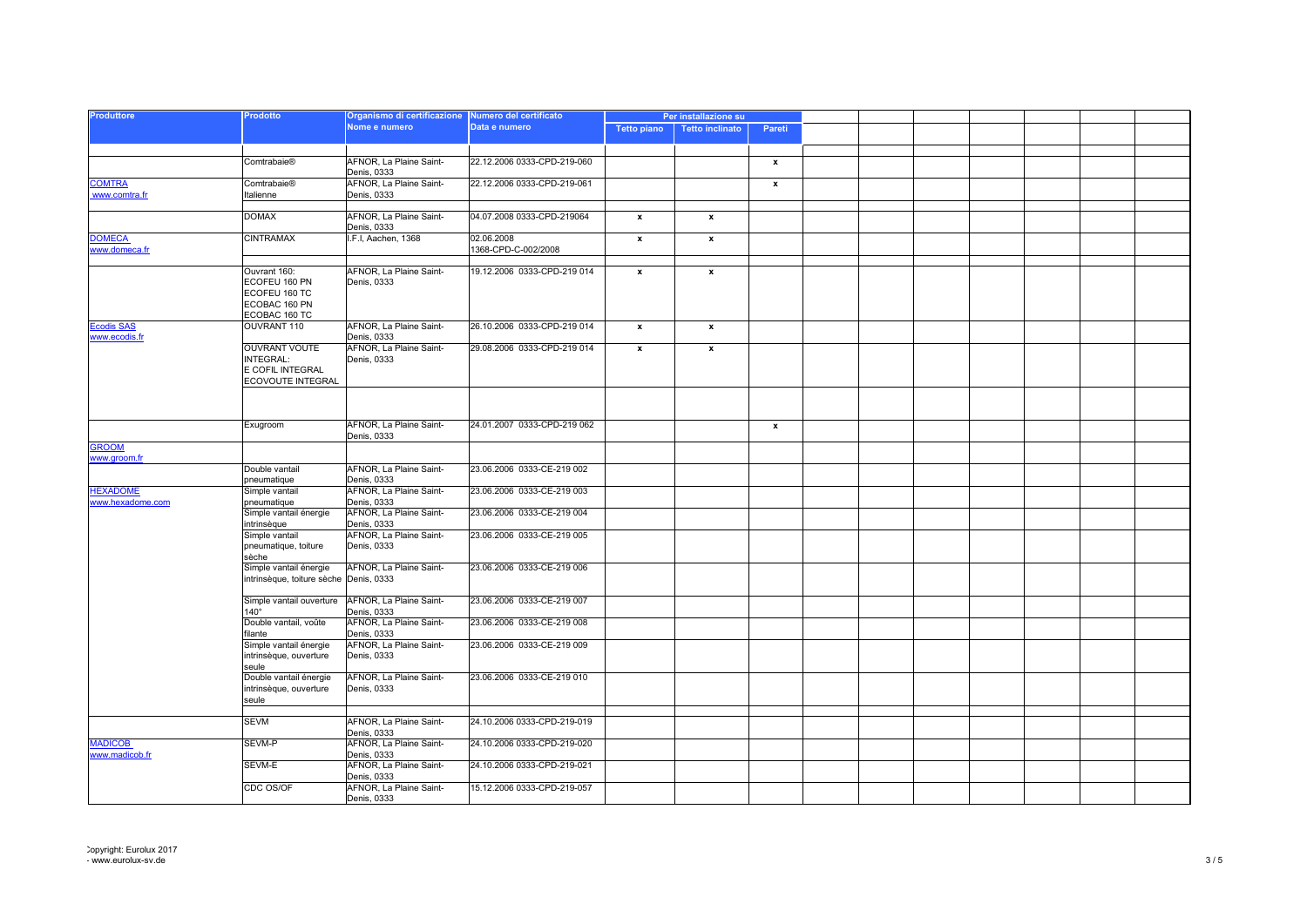| <b>Produttore</b>                      | Prodotto                                                                                     | Organismo di certificazione Numero del certificato<br>Nome e numero | Data e numero                 | Per installazione su |                        |        |  |  |  |
|----------------------------------------|----------------------------------------------------------------------------------------------|---------------------------------------------------------------------|-------------------------------|----------------------|------------------------|--------|--|--|--|
|                                        |                                                                                              |                                                                     |                               | <b>Tetto piano</b>   | <b>Tetto inclinato</b> | Pareti |  |  |  |
|                                        |                                                                                              |                                                                     |                               |                      |                        |        |  |  |  |
|                                        | CDC VPA/MVPE                                                                                 | AFNOR, La Plaine Saint-<br>Denis, 0333                              | 15.12.2006 0333-CPD-219-058   |                      |                        |        |  |  |  |
|                                        | <b>CDC MEL</b>                                                                               | AFNOR, La Plaine Saint-<br>Denis, 0333                              | 15.12.2006 0333-CPD-219-059   |                      |                        |        |  |  |  |
|                                        |                                                                                              |                                                                     |                               |                      |                        |        |  |  |  |
|                                        | Double vantail<br>pneumatique                                                                | AFNOR, La Plaine Saint-<br>Denis, 0333                              | 23.09.06 0333-CE-219 002-1    |                      |                        |        |  |  |  |
| <b>SIM</b><br>www.sim-desenfumage.com  | Simple vantail<br>pneumatique                                                                | AFNOR, La Plaine Saint-<br>Denis, 0333                              | 23.09.06 0333-CE-219 003-1    |                      |                        |        |  |  |  |
|                                        | Simple vantail énergie<br>intrinsèque                                                        | AFNOR, La Plaine Saint-<br>Denis, 0333                              | 23.09.06 0333-CE-219 004-1    |                      |                        |        |  |  |  |
|                                        | Simple vantail<br>pneumatique, toiture<br>sèche                                              | AFNOR, La Plaine Saint-<br>Denis, 0333                              | 23.09.06 0333-CE-219 005-1    |                      |                        |        |  |  |  |
|                                        | Simple vantail énergie<br>intrinsèque, toiture sèche Denis, 0333                             | AFNOR, La Plaine Saint-                                             | 23.09.06 0333-CE-219 006-1    |                      |                        |        |  |  |  |
|                                        | Simple vantail ouverture<br>$140^\circ$                                                      | AFNOR, La Plaine Saint-<br>Denis, 0333                              | 23.09.06 0333-CE-219 007-1    |                      |                        |        |  |  |  |
|                                        | Double vantail, voûte<br>filante                                                             | AFNOR, La Plaine Saint-<br>Denis, 0333                              | 23.09.06 0333-CE-219 008-1    |                      |                        |        |  |  |  |
|                                        |                                                                                              |                                                                     |                               |                      |                        |        |  |  |  |
|                                        | EOLHIS / VENTURHIS<br>PNEUMATIQUE                                                            | TNO, Apeldoorn, 0336                                                | 13.01.06 0336-CPD-6751        |                      |                        |        |  |  |  |
| <u>SIH</u><br>www.sih.fr               | EOLHIS / VENTURHIS<br><b>MECANIQUE</b>                                                       | TNO, Apeldoorn, 0336                                                | 23.03.06 0336-CPD-6751-2      |                      |                        |        |  |  |  |
|                                        | <b>EOLHIS / VENTURHIS</b><br>MECANIQUE + ACCES<br><b>TOITURE</b>                             | TNO, Apeldoorn, 0336                                                | 15.11.06 0336-CPD-8363        |                      |                        |        |  |  |  |
|                                        | <b>EOLHIS DV</b><br>PNEUMATIQUE                                                              | TNO, Apeldoorn, 0336                                                | 24.04.06 0336-CPD-8124        |                      |                        |        |  |  |  |
|                                        | EOLHIS DV+<br>PNEUMATIQUE                                                                    | TNO, Apeldoorn, 0336                                                | 22.12.06 0336-CPD-8831        |                      |                        |        |  |  |  |
|                                        | <b>EXULIGHT DKT</b><br>PNEUMATIQUE                                                           | TNO, Apeldoorn, 0336                                                | 0336-CPD-, /07                |                      |                        |        |  |  |  |
|                                        | <b>EXULIGHT</b><br>PNEUMATIQUE                                                               | TNO, Apeldoorn, 0336                                                | 29.11.06 0336-CPD-8549        |                      |                        |        |  |  |  |
| <b>SODILIGHT</b>                       |                                                                                              |                                                                     |                               |                      |                        |        |  |  |  |
|                                        | <b>NSHEV Louvre type</b><br>smoke ventilator:<br>Certilam and Certilux                       | TNO, Apeldoorn, 0336                                                | 29.08.2006 0336-CPD-6742-1    |                      |                        |        |  |  |  |
| <b>SOUCHIER SA</b><br>www.souchier.com | NSHEV Double Flap type TNO, Apeldoorn, 0336<br>smoke ventilator:<br>Certiciel and Certilight |                                                                     | 28.07.2006 0336-CPD-6742-2    |                      |                        |        |  |  |  |
|                                        | NSHEV Window type<br>smoke ventilator: Exubay<br>and O.T.F                                   | TNO, Apeldoorn, 0336                                                | 16.11.2006 0336-CPD-6742-3    |                      |                        |        |  |  |  |
|                                        |                                                                                              |                                                                     |                               |                      |                        |        |  |  |  |
|                                        |                                                                                              |                                                                     |                               |                      |                        |        |  |  |  |
| Paesi Bassi                            |                                                                                              |                                                                     |                               |                      |                        |        |  |  |  |
| NRK Daklicht (www.nrkdaklicht.nl)      |                                                                                              |                                                                     |                               |                      |                        |        |  |  |  |
| <b>DayLight Technics</b>               | Megalux RWG xx                                                                               | VdS, Köln, 0786                                                     | 20.10.2011 0876-CPD-50595     | $\pmb{\mathsf{x}}$   | $\pmb{\mathsf{x}}$     |        |  |  |  |
| www.daylighttechnics.com               | <b>BG-VDExx</b>                                                                              | MPA, Dortmund, 0432                                                 | 28.06.2012 0432-CPD-210005442 | $\pmb{\mathsf{x}}$   | $\pmb{\mathsf{x}}$     |        |  |  |  |
| www.jet-bik.nl                         |                                                                                              |                                                                     |                               |                      |                        |        |  |  |  |
|                                        | Single Flap NSHEV"                                                                           | IFI, Aachen, 1368                                                   | 27.02.2014 1368-CPR-C-7047    | x                    | x                      |        |  |  |  |
|                                        | Firejet 165J SA24V/48V                                                                       |                                                                     |                               |                      |                        |        |  |  |  |
|                                        | AZ"                                                                                          |                                                                     |                               |                      |                        |        |  |  |  |
|                                        |                                                                                              |                                                                     |                               |                      |                        |        |  |  |  |